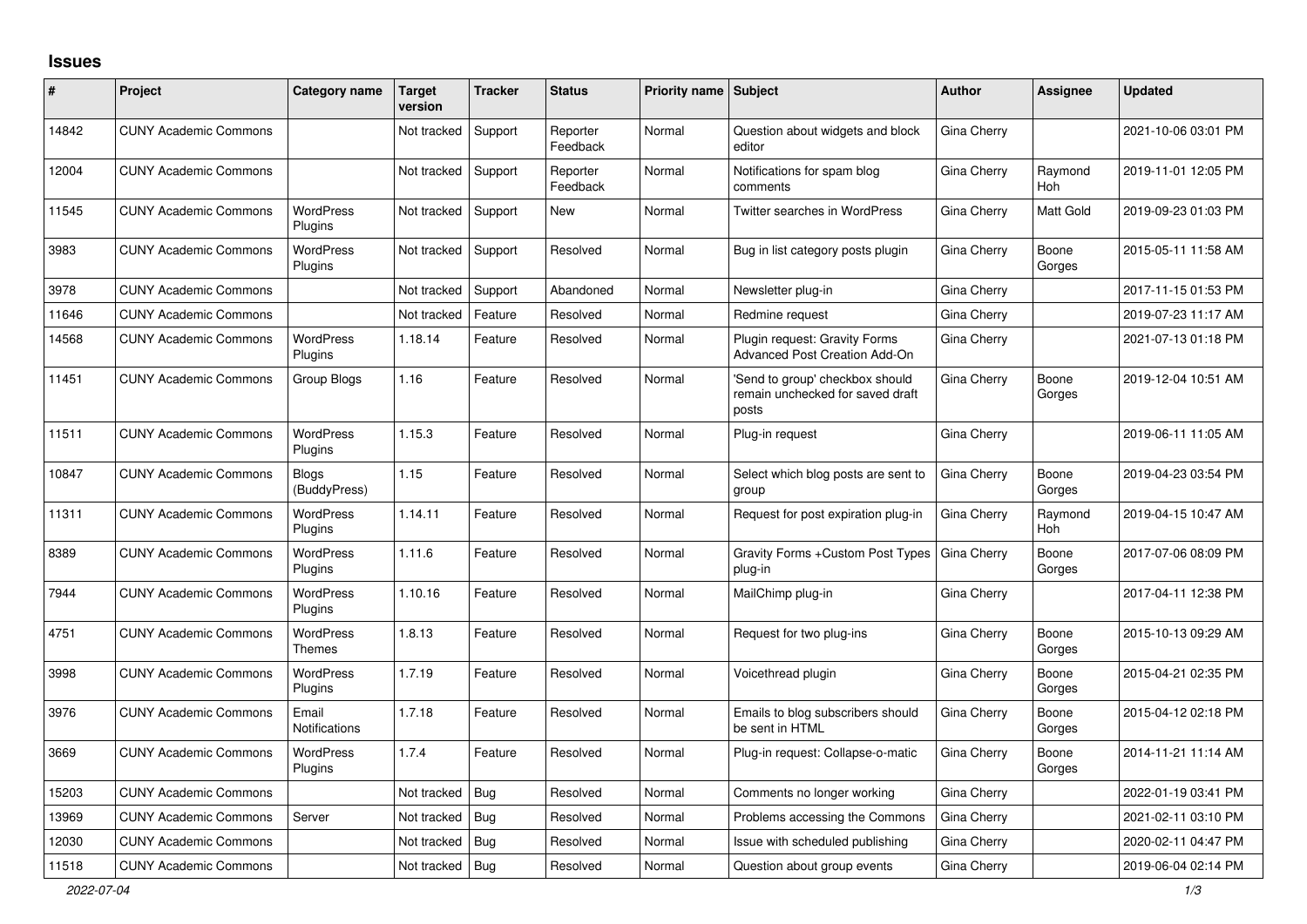| #     | Project                      | Category name               | <b>Target</b><br>version | <b>Tracker</b> | <b>Status</b> | <b>Priority name   Subject</b> |                                                           | Author      | Assignee              | <b>Updated</b>      |
|-------|------------------------------|-----------------------------|--------------------------|----------------|---------------|--------------------------------|-----------------------------------------------------------|-------------|-----------------------|---------------------|
| 11312 | <b>CUNY Academic Commons</b> | <b>WordPress</b><br>Plugins | Not tracked              | Bug            | Resolved      | Normal                         | Cannot add guest author to post                           | Gina Cherry |                       | 2019-04-11 09:56 PM |
| 10561 | <b>CUNY Academic Commons</b> |                             | Not tracked              | Bug            | Resolved      | Urgent                         | CETLS site redirecting to GC                              | Gina Cherry |                       | 2018-10-23 10:50 AM |
| 10075 | <b>CUNY Academic Commons</b> | Domain Mapping              | Not tracked              | Bug            | Resolved      | Urgent                         | Problem with domain<br>mapping/redirection for CETLS site | Gina Cherry |                       | 2018-12-10 03:50 PM |
| 3892  | <b>CUNY Academic Commons</b> | <b>WordPress</b><br>(misc)  | Future<br>release        | Bug            | Resolved      | High                           | The given object ID is not that of a<br>menu item.        | Gina Cherry | Gina Cherry           | 2016-06-21 04:49 PM |
| 13704 | <b>CUNY Academic Commons</b> |                             |                          | Bug            | Rejected      | Normal                         | Site logo not updating                                    | Gina Cherry |                       | 2021-02-23 10:46 AM |
| 12036 | <b>CUNY Academic Commons</b> | Email<br>Notifications      |                          | Bug            | Resolved      | Normal                         | Blog post notification not sent to<br>group               | Gina Cherry |                       | 2019-11-04 11:36 AM |
| 11582 | <b>CUNY Academic Commons</b> |                             |                          | Bug            | Rejected      | Normal                         | Site privacy options                                      | Gina Cherry |                       | 2019-06-20 11:26 AM |
| 11512 | <b>CUNY Academic Commons</b> |                             |                          | Bug            | Duplicate     | Normal                         | Links not opening in new tab                              | Gina Cherry |                       | 2019-06-04 11:08 AM |
| 11507 | <b>CUNY Academic Commons</b> |                             |                          | Bug            | Rejected      | Normal                         | Apply layout to existing site?                            | Gina Cherry |                       | 2019-05-31 01:33 PM |
| 10363 | <b>CUNY Academic Commons</b> |                             |                          | Bug            | Resolved      | Normal                         | Domain mapping for CETLS site                             | Gina Cherry |                       | 2018-10-23 10:52 AM |
| 40    | <b>CUNY Academic Commons</b> | <b>BuddyPress</b><br>(misc) |                          | Bug            | Resolved      | Normal                         | Notification won't go away                                | Gina Cherry | Boone<br>Gorges       | 2009-10-19 03:49 PM |
| 39    | <b>CUNY Academic Commons</b> | <b>BuddyPress</b><br>(misc) |                          | Bug            | Resolved      | High                           | Email notifications for group I had<br>not joined         | Gina Cherry | Boone<br>Gorges       | 2009-10-19 03:49 PM |
| 11649 | <b>CUNY Academic Commons</b> | WordPress<br>Plugins        | 2.0.3                    | Bug            | In Progress   | Normal                         | CC license displayed on every page                        | Gina Cherry | Raymond<br>Hoh        | 2022-06-29 11:32 AM |
| 15094 | <b>CUNY Academic Commons</b> | Group Invitations           | 2.0.0                    | Bug            | Resolved      | Normal                         | Group admins added to site as<br>authors, not admins      | Gina Cherry | Boone<br>Gorges       | 2022-05-26 11:36 AM |
| 14848 | <b>CUNY Academic Commons</b> | <b>WordPress</b><br>Plugins | 1.18.21                  | <b>Bug</b>     | Resolved      | Normal                         | Bug with Gravity Forms/Commons<br>interaction             | Gina Cherry | Raymond<br><b>Hoh</b> | 2021-10-13 06:51 PM |
| 14841 | <b>CUNY Academic Commons</b> | <b>WordPress</b><br>Plugins | 1.18.20                  | Bug            | Resolved      | Normal                         | Issue with Co-Authors Plus in the<br>Customizr theme      | Gina Cherry | Raymond<br><b>Hoh</b> | 2021-10-07 08:14 PM |
| 11313 | <b>CUNY Academic Commons</b> | Spam/Spam<br>Prevention     | 1.17.7                   | Bug            | Resolved      | High                           | Overly aggressive spam filters                            | Gina Cherry | Raymond<br>Hoh        | 2020-11-05 04:30 PM |
| 12003 | <b>CUNY Academic Commons</b> |                             | 1.15.13                  | Bug            | Resolved      | Normal                         | Editing events using Events<br>Manager plugin             | Gina Cherry |                       | 2019-10-22 04:39 PM |
| 11997 | <b>CUNY Academic Commons</b> | Domain Mapping              | 1.15.13                  | Bug            | Resolved      | Urgent                         | Domain mapping not working for<br>CETLS site              | Gina Cherry | Raymond<br>Hoh        | 2019-11-12 10:38 AM |
| 11927 | <b>CUNY Academic Commons</b> |                             | 1.15.11                  | Bug            | Resolved      | Normal                         | WP editor backups                                         | Gina Cherry |                       | 2019-10-08 11:22 AM |
| 11488 | <b>CUNY Academic Commons</b> | WordPress<br>Plugins        | 1.15.8                   | <b>Bug</b>     | Resolved      | Normal                         | Co-authors plus plug-in                                   | Gina Cherry | Raymond<br>Hoh        | 2019-08-27 11:36 AM |
| 11513 | <b>CUNY Academic Commons</b> | Email<br>Notifications      | 1.15.4                   | <b>Bug</b>     | Resolved      | Normal                         | Extra group notification                                  | Gina Cherry | Raymond<br>Hoh        | 2019-06-25 04:22 PM |
| 11508 | <b>CUNY Academic Commons</b> |                             | 1.15.3                   | <b>Bug</b>     | Resolved      | Normal                         | Bug with "Send to Group"                                  | Gina Cherry |                       | 2019-06-11 10:31 AM |